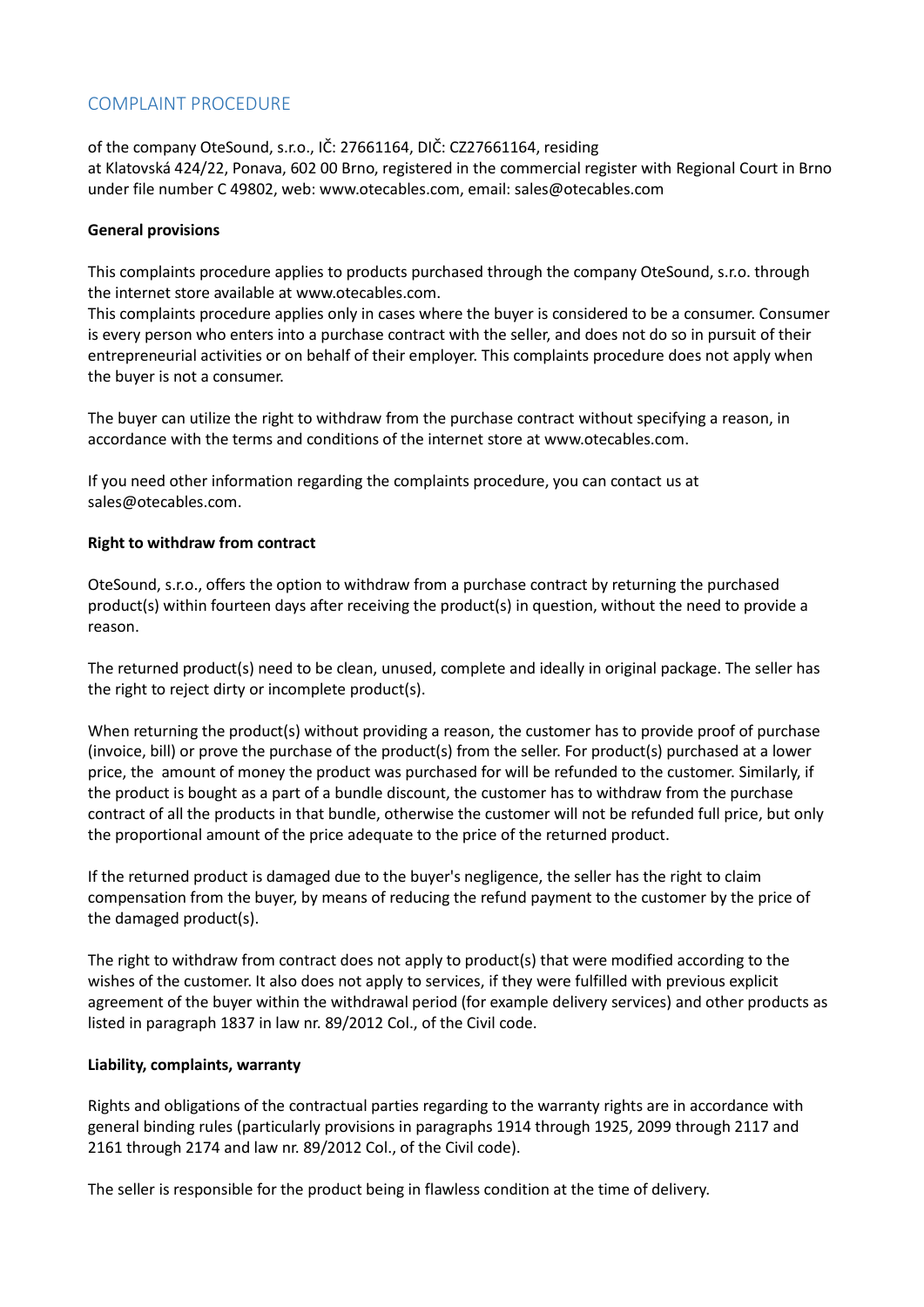Particularly, the seller is responsible that at the time of delivery:

- the product has properties that were mutualy agreed upon, or if such agreement has not taken place, then it has properties that were specified by the seller or that the buyer could reasonably expect considering the nature of the product and advertisement for said product,
- the product is suitable for the purpose that is provided by the seller, or that this kind of product is usually used for,
- the product is delivered in the right amount, measure or weight,
- the product is compatible with applicable laws.

If any flaws exhibit themselves within 6 months of the delivery to the customer, it is considered that the product was flawed at the time of delivery.

If the product does not posses the aforementioned attributes, the buyer can require repair or replacement of the product, if it is not disproportionate to the nature of the flaw. If the flaw pertains to only a part of the product, the buyer can ask for replacement of only said part of the product. The buyer also has the right to a replacement of the product or its part in case of a fixable flaw, if the product cannot be properly used thanks to repeated occurence of the flaw after repair or greater amount of flaws.

If the right to withdraw from the contract, or to have the product repaired or receive a replacement of the product is not utilized, the buyer can ask for an proportionate discount. The buyer is required to disclose the flaw without unnecesarry delay after it could have been detected through casual inspection.

If the buyer does not disclose the flaw in time, the buyer waives the right to withdraw from the contract or the warranty rights. (§ 2111 and 2112 of the Civil code).

The seller is not required to comply with the buyer's request, if the seller proves that the buyer knew about the flaw before purchasing the product or the flaw was caused by the buyer.

The buyer has the right to warranty within 24 months of receiving the product(s). The warranty does not apply to wear caused by regular use. Excessive wear and tear is not covered under warranty. (paragraph 2167 of the Civil code).

For selected products, the seller provides a three-year warranty, which can be obtained by registering the product and meeting the conditions specified by the manufacturer's warranty.

#### **Customer cooperation**

The customer is required to provide necesarry cooperation during warranty proceedings. Particularly by providing proof of purchase, name, surname, contact information (email of phone number), adress, date of complaint, nature of complaint(s), required means of fulfilling the warranty along with proper substantiation for the complaint. For submiting a warranty complaint, you can use the warranty claim model form. Please forward the warranty claim to the adress OteSound, s.r.o., Klatovská 424/22. Ponava, 602 00 Brno, or electronically at sales@otecables.com.

#### **Deadline for fulfilling warranty claims**

After necesarry examination of factual and juridical circumstances, an authorized employee will decide whether or not the warranty claim is valid, in more complicated cases within 3 days, or will contact the buyer within 3 days and inform them that further examination of the flaw is necesarry for the decision.

The warranty claim, including fixing the reported flaw, has to be fulfilled without any unnecesarry delay, within 30 days after the warranty claim has been submited by the buyer, if a longer period has not been